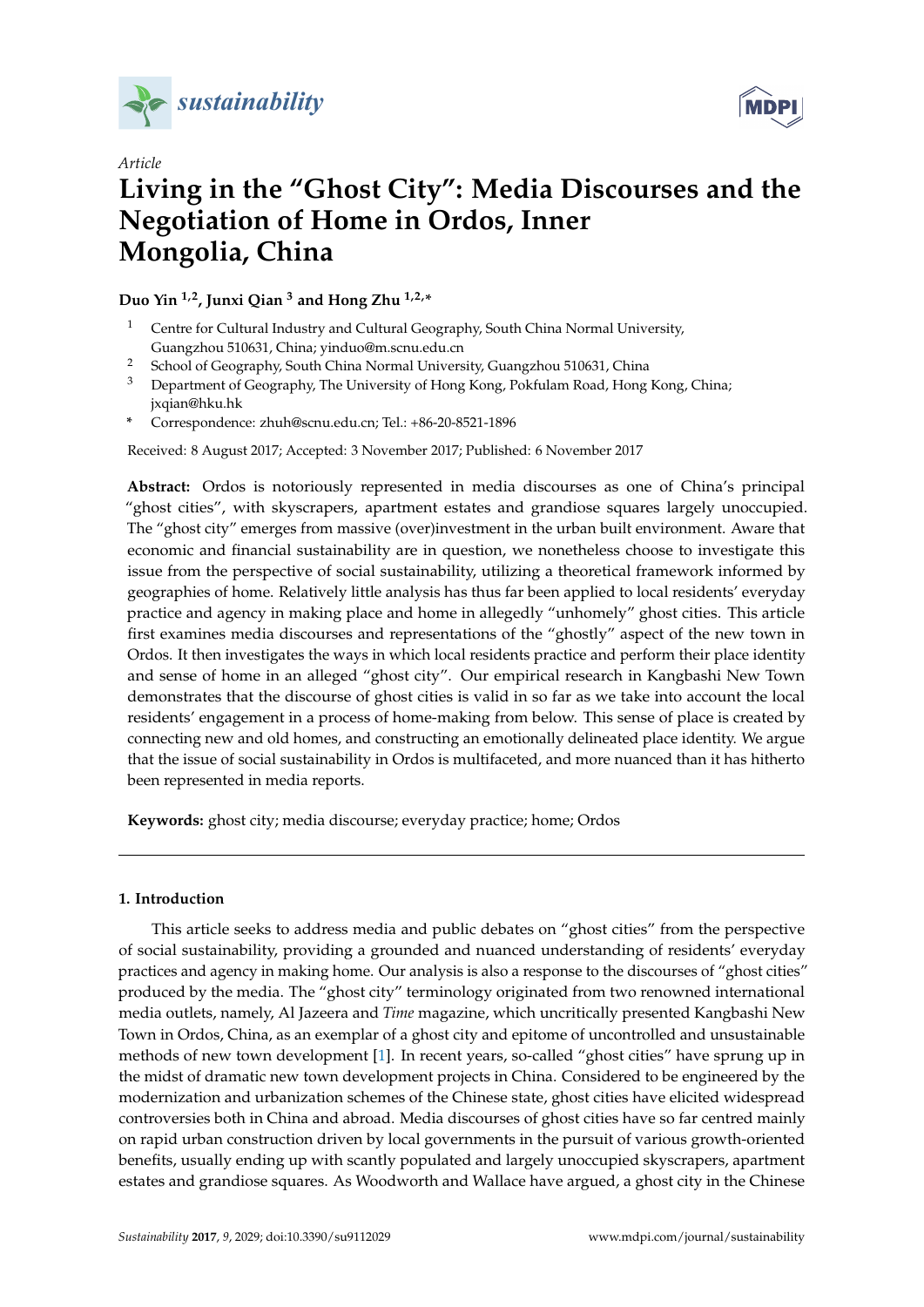context consists of "large-scale urban areas, sometimes planned as new towns, featuring an abundance of new built space and appearing to also have extremely low tenancy" [\[1\]](#page-11-0). Many academic studies have unproblematically absorbed media discourses of ghost cities to describe the status quo of China's new towns [\[2\]](#page-11-1), while obfuscating the fact that new towns are ongoing dynamics of change and becoming. In this thread of scholarship, different types of new towns have been taken as points of entry to examine the political–economic logics of state-led urbanization strategies in the formation of ghost cities in China, with an emphasis on issues of economic and financial sustainability. These scholars assert that the problem of Chinese ghost cities is tied to rapid and over-ambitiously planned development of the real estate sector [\[3\]](#page-11-2) and driven by local political players' ambition to control cities' land as a commodity [\[4\]](#page-11-3). Due to the lack of official statistics on urban tenancy and vacancy, studies have sought to construct indicators and models that reflect wasteful and inefficient uses of urban construction land [\[5\]](#page-11-4).

However, some scholars have questioned the usefulness of macrospatial political economic perspectives and instead evaluated the social sustainability of new towns [\[6\]](#page-11-5). For example, Chen focuses on the sociocultural dimensions of the current situation in ghost cities [\[7\]](#page-11-6). He clarifies that the purchase of houses for investment, the distance from main urban areas, and the lack of essential infrastructure are the most common causes of urban vacancy [\[8\]](#page-11-7). Chi et al. also note that the media's reliance on night light situations as the sole evidence of the existence of ghost cities is not accurate. Alternatively, employing Baidu positioning data, they use Kangbashi as a case study to analyse the dynamics of population change in so-called "ghost cities". The results show that the population density and use of space in ghost cities fluctuate periodically over time [\[9\]](#page-11-8). The situation in Kangbashi is more complex and diverse than media reports have monolithically portrayed. These studies provide an intellectual context for understanding the emergence and proliferation of urban districts and spaces that are allegedly alienated from the established sociocultural fabrics of cities. Relatively less effort, however, has thus far been dedicated to meticulously unpacking ghost city residents' everyday life and their efforts to make a home.

Social sustainability involves promoting social harmony, avoiding social dysfunction, and improving the quality of life of the population [\[10\]](#page-11-9). While aware that economic and financial sustainability are certainly in question in analyses of ghost cities, we nonetheless choose to investigate this issue from the perspective of social sustainability, utilizing a theoretical framework informed by geographies of home. "Home" is a complex and rich concept, which in geographical research not only denotes material and concrete space, such as houses, apartments and other "physical material and concrete locations", but also carries the symbolic meanings and imaginations produced by various social groups [\[11\]](#page-11-10). Whether analysed as material or symbolic, home is not only a fixed and concrete entity but more importantly an unconscious, constantly unfolding and socially constructed practice negotiated by people who share similar sentiments in certain places [\[12\]](#page-11-11). Day-to-day practice is essential to understanding ordinary people's making of homes [\[13\]](#page-11-12). Shove, Pantzar, and Watson argue that a scheme of practice includes materials (e.g., infrastructures, tools and even the body), competence (e.g., know-how and appropriate performance) and meaning (e.g., motivation and experience to attend a practice) [\[14\]](#page-11-13). These three aspects constitute a useful analytical framework for practice [\[15\]](#page-11-14). In this paper, we focus on the practice of home-making, which Blunt and Dowling have defined as "the processes that actively and continuously produce 'home' and embed people in the landscape" [\[16\]](#page-11-15). The ongoing process of (re-)making a homely place consists of building an emotional connection with a significant place [\[17\]](#page-11-16), and central to this connection are the ways in which individuals perform belonging and identity related to specific places [\[18\]](#page-11-17). As Massey argues [\[19\]](#page-11-18), an individual can emotionally conceive more than one place as home, and each such place is a constellation of multiple temporal layers of social relations. The sense of home is developed in different places at different times that are linked together by everyday practices. Kochan, for example, has found that, in the context of China, migrants construct sense of home, identity and place attachment mainly through mobility, flexibility and home change [\[20\]](#page-11-19). This process involves their practice and negotiation of home in both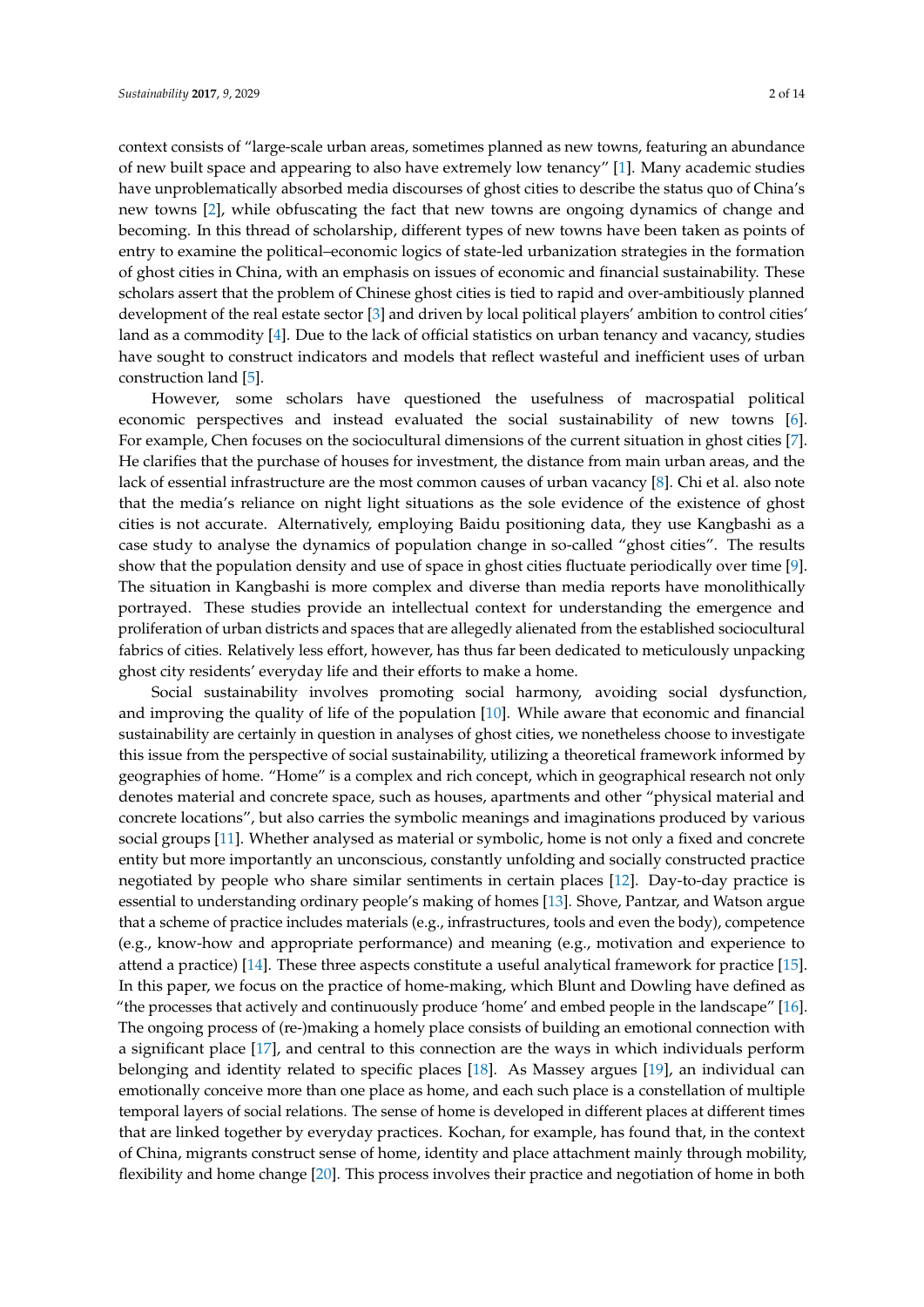old homes (*lao jia*) and new homes. Especially in social contexts where migration and mobility are increasingly the norm, we need a comprehensive and dynamic view of home-making and should pay attention to the lived practices and negotiation of everyday life in places of relocation [\[21\]](#page-12-0).

The cultural–spatial logics of home, as sketched above, are evident in the home-making processes in the new towns that are now prevalent in China. To begin with, media discourses of ghost towns, while usefully pointing to issues of overinvestment and inflation of financial capital, should not be readily and unquestioningly accepted in *cultural* terms. While the concentration of unsold properties and underused public infrastructures exist in these cities-in-waiting, it is nonetheless necessary to understand how these landscapes are inhabited by people who have already moved in, through the lens of daily practices rather than a rigid epistemological distinction between the ghostly and the vibrant. Meanwhile, rapid urbanization and unprecedented mobility amidst China's urban transition pose challenges to individuals' experience and negotiation of different places [\[22\]](#page-12-1). Once they have moved to new towns, residents are not always negative recipients of the meanings of "un-home" but capable of manipulating local resources to construct an emergent sense of home. These bottom-up processes of everyday negotiation are essential to the sustainable development of place and place-based social cohesiveness [\[23\]](#page-12-2). More research, in this sense, is needed to explore the way in which new town residents construct their home (in both material and symbolic ways) and to interpret the spatial–temporal changes wrought by the development of new towns.

The empirical study described in this paper supplies two major findings that lend credence to our argument. Overall, we are interested in how mainstream representations and images of ghost cities are produced in public discourses and how the unhomely aspects of the "ghost cities" co-exist with local residents' endeavours of home-making. To investigate this issue, we present empirical research from Kangbashi New Town, the epitome of China's ghost cities, on which many media reports are based. First, we argue that, while media discourses reflectively and correctly criticized China's state-driven urbanism based on massive capitalization and financialization, the ghostly and exotic image of Kangbashi is necessarily partial and cannot be taken at face value. Second, we further argue that the discourses of the unhomely, as propagated by the media, are valid only in so far as local residents' agency of home-making is brought back into the picture. This article examines the complexity of urban transformation in China and the need for urban scholars to heed a situated, everyday perspective. It opens up the bigger question of how a sense of home and place can be and are being (re-)constructed across China, amidst numerous projects of gigantic, capital-driven urban construction.

#### **2. Background and Methods**

Ordos is located in the southwestern part of China's Inner Mongolia Autonomous Region. With a total area of 87,000 km<sup>2</sup> and a total population of 1.947 million, the city is well known for its abundant natural resources, especially coal and natural gas. Ordos has a reserve of 149.6 billion tons of coal, accounting for one-sixth of China's total reserve, and a reserve of 700 billion  $m<sup>3</sup>$  of natural gas, tantamount to 31.8% of the total proven reserve in China [\[24\]](#page-12-3). Ordos has hitherto been a resource-based city whose economic growth relies heavily on the state-owned energy industry [\[25\]](#page-12-4). For example, the coal output in Ordos grew from 22.9 million tons in 2000 to 630 million tons in 2013 [\[1\]](#page-11-0). The resource-driven economic boom has transformed Ordos from a relatively underdeveloped, underurbanized inland region to a high-profile, wealthy city. Involvement in coal mining or compensation from housing demolition made many residents wealthy almost overnight. The rapid accumulation of local financial assets has made it possible for the government to promote the rapid expansion of the built environment and find new spatial fixes for surplus capital [\[26\]](#page-12-5). In 2000, the Ordos city government decided to establish the Qingchunshan Development Zone, which was officially renamed Kangbashi New Town in 2004. Eventually, the headquarters of the local government moved from Dongsheng District, the old city centre, to Kangbashi New Town in 2006. In this context, many residents who became wealthy owing to the coal industry or compensation started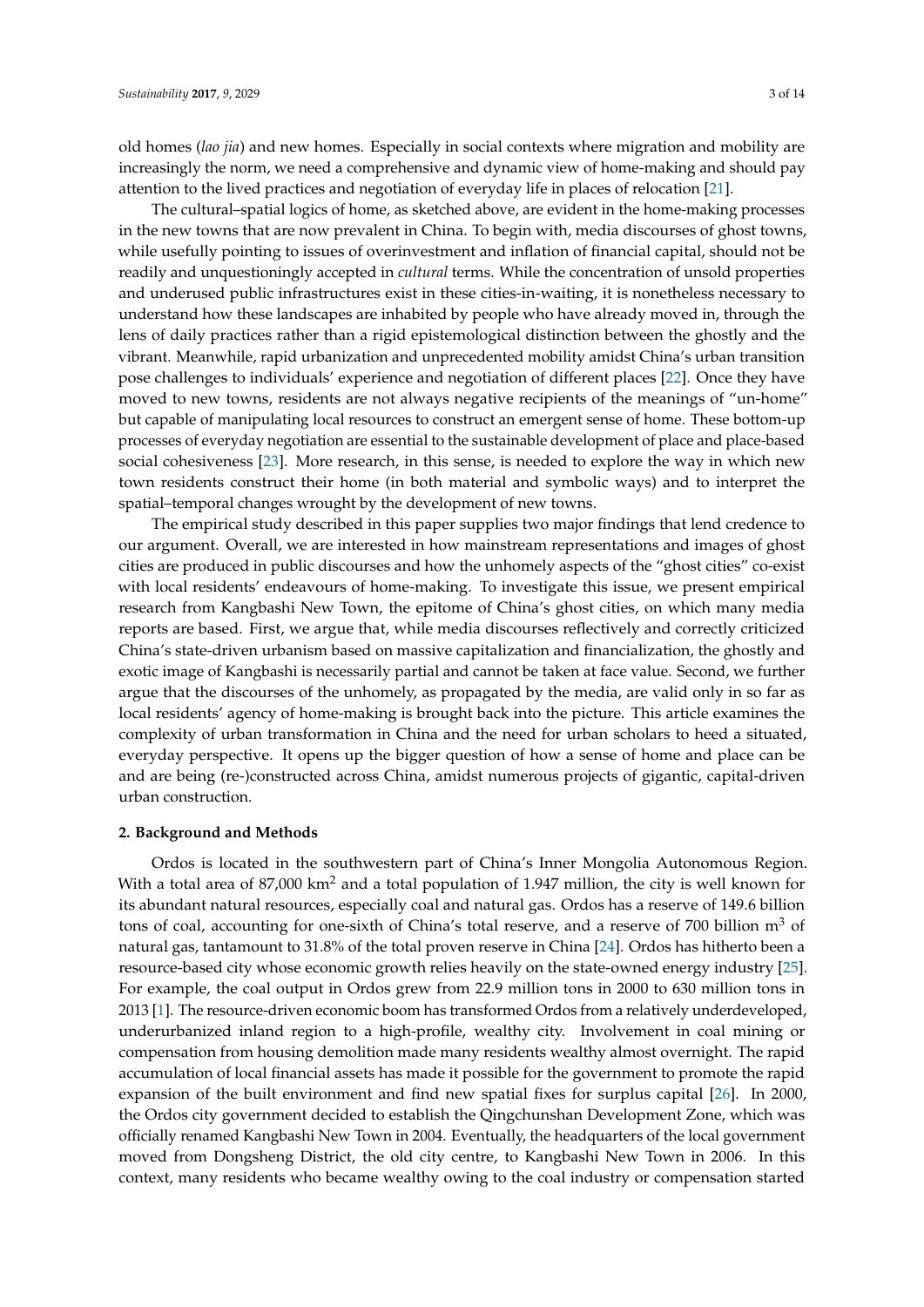to buy housing for living or investment. As a result, a large amount of capital flooded into the real estate industry in Kangbashi, which inflated high estate prices and in turn attracted more investment. Consequently, large-scale vacancy rates attracted media attention, resulting in the widespread discourses of "ghost towns". At present, the total area of the new town is  $352 \text{ km}^2$ , while the built area is 32 km<sup>2</sup>; the number of residential neighbourhoods has augmented from 21 in 2001 to 59 in 2014. In line with the increase in residential neighbourhoods, the population of the new town has increased from 10,693 in 2011 to 49,549 in 2014 (excluding the floating population of migrant workers). The occupancy rate has also witnessed a growth since the inchoate stage of the new town development. In 2014, there were 52 residential communities in which the proportion of permanent residents exceeded fifty percent, and the overall occupancy rate was in steady growth. To sum up, although the current population of Kangbashi is much smaller than planned, our understanding of the town would be disturbingly partial, if we rely exclusively on discourses of an uninhabited ghost town.

This research mainly utilizes the methods of textual analysis and qualitative ethnography. In terms of textual analysis, this article develops a comprehensive interpretation of the media discourses on Kangbashi. We searched Baidu News, the most frequently used search engine in China, for "Kangbashi ghost city" (Kangbashi Guicheng), which returned 2470 results as of December 2016, and chose the top 100 news articles according to the news attention ranking to form a body of data for further analysis. In addition to Chinese media discourses, we collected reports published by Time magazine, The New York Times, BBC News, Al Jazeera and NIKKEI to engage with the ways in which the international media influence the construction of ghost city discourses in the Chinese domestic media. As one of the world's most influential news outlets, Al Jazeera broadcasts to more than 310 million households in more than 100 countries. It was Al Jazeera that first reported on Kangbashi New Town in November 2009 and then paid a return visit in September 2011. We analyse these two reports, titled "China's empty city" (2009) [\[27\]](#page-12-6) and "Ordos: Boom town to ghost town" (2011) [\[28\]](#page-12-7) in depth to trace the origin of the ghost city sentiment. Time magazine is one of the most important outlets for international readers' understanding of global issues. The report titled "Ordos, China: A Modern Ghost Town" published in Time in 2010 first gave Kangbashi the label of "ghost city", and quickly aroused international and domestic sympathy [\[29\]](#page-12-8). We also collected a special BBC News report titled "Ordos: The biggest ghost town in China" that further consolidated the ghost city image [\[30\]](#page-12-9). Finally, we collected a report titled "The Colossal Strangeness of China's Most Excellent Tourist City" published in The New York Times in 2015 [\[31\]](#page-12-10), a few years after the ghost city trope first appeared. In order to incorporate perspectives other than those of the Western media, we also collected reports from other Asian countries, particularly two reports from NIKKEI titled "How the ghost town was tempered" (2013) [\[32\]](#page-12-11) and "China real estate bubble is over?" (2013) [\[33\]](#page-12-12).

This fieldwork was conducted from November 2014 to October 2016. During that period, we focused on six communities under the jurisdiction of the two main street offices of Kangbashi which attracted intensive media reports. By visiting public community centres, parks, squares and shopping malls to observe the residents' daily routine and the ways in which they interact with each other, we obtained first-hand experience of the situations of public space and everyday life practices. During these visits, we had random, informal conversations with residents who were pursuing leisure activities to develop a broad sense of their mundane socio-spatial experiences, and build rapport with potential interviewees. Formal in-depth interviews were then conducted through a snowball sampling process. In total, we interviewed 25 residents who had moved to Kangbashi at various times (see Table [1\)](#page-4-0). The in-depth interviews lasted from one to three hours. The names presented in this paper are all pseudonyms. Through our earlier investigations, we found that the main inhabitants of Kangbashi are civil servants, employees in state-owned enterprises, teachers and other middle-class professionals. In this paper, we use the snowballing method to trace the practices of these middle-class components of the Kangbashi demography. We acknowledge that the home-making practices and processes of other less well-off social groups, which tend to concentrate in the fringe areas of Kangbashi, are not explored in this study.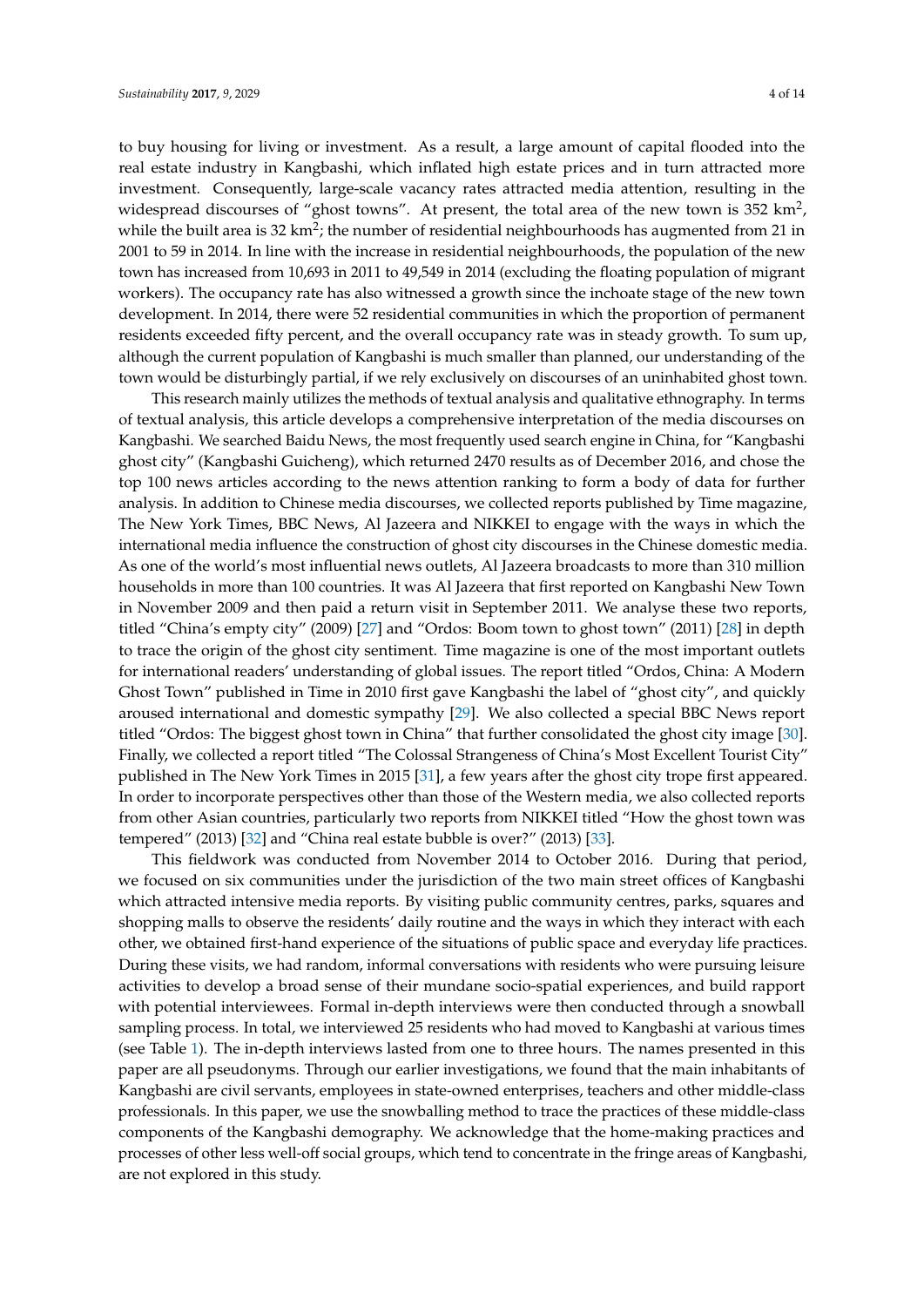<span id="page-4-0"></span>

| Pseudonyms | Gender | Age | Length of Residency in Kangbashi | Occupation                    |
|------------|--------|-----|----------------------------------|-------------------------------|
| Wang Ning  | Male   | 31  | 4 years                          | Civil servant                 |
| Zhu Jun    | Male   | 30  | 5 years                          | Civil servant                 |
| Zhang Jing | Female | 29  | 2 years                          | State-owned enterprise staff  |
| Yang Ming  | Female | 54  | 2 years                          | Middle school teacher         |
| Li Fan     | Male   | 40  | 5 years                          | Small business man            |
| Zhang Yuan | Female | 28  | 4 years                          | Elementary school teacher     |
| Han Xian   | Male   | 45  | 6 years                          | Civil servant                 |
| Guo Wei    | Male   | 32  | 1 year                           | Middle school teacher         |
| Chen Long  | Male   | 32  | 4 years                          | small business man            |
| Li Dan     | Female | 26  | 6 mouths                         | Elementary school teacher     |
| Zhang Lu   | Female | 19  | 3 years                          | Student                       |
| Liu Hua    | Female | 28  | 5 years                          | Small business man            |
| Zhang Quan | Male   | 62  | 7 years                          | Retired civil servant         |
| Chun Li    | Female | 55  | 5 years                          | Retired civil servant         |
| Li Mei     | Female | 48  | 3 years                          | Coal enterprise manager       |
| Han Dong   | Male   | 50  | 3 years                          | Coal enterprise staff         |
| Xiao Feng  | Male   | 65  | 7 years                          | Retired Coal enterprise staff |
| Xiao Mei   | Female | 60  | 8 years                          | Retired Coal enterprise staff |
| Li Feng    | Male   | 27  | 5 years                          | State-owned enterprise staff  |
| Wang Fang  | Female | 56  | 8 years                          | Small business man            |
| Wen Meng   | Female | 27  | 4 years                          | Middle school teacher         |
| Oi Xin     | Male   | 28  | 5 years                          | Financial firm staff          |
| Han Lin    | Male   | 18  | 3 years                          | Student                       |
| Yan Hua    | Female | 48  | 3 years                          | Financial firm manager        |
| Yang Yang  | Male   | 22  | 2 years                          | Student                       |

**Table 1.** Demographic profile of the participants of the interviews.

The interviews began with a series of warm-up questions exploring the respondents' motives for moving to Kangbashi, places where they lived before, and basic sociodemographic status. Then, we advanced to semi-structured questions covering such topics as how they reacted to media discourses of Kangbashi as a ghost city, their own perceptions of and attitudes towards Kangbashi and the places where they had lived before, and their everyday life in Kangbashi. Our results showed that two-thirds of our respondents had moved from other parts of Ordos; two-thirds are civil servants, teachers or employees of state-owned enterprises, while one-third are self-employed businessmen and retirees; two-thirds of the families have at least two housing properties, one in Kangbashi and one in the old city; and one-third usually live separately from their spouse, while the others separately from their parents or children. Half of them had lived in Kangbashi for more than five years at the time of the interview. Most were motivated to live in Kangbashi because of the relocation of employment, the favourable living conditions, and the concentration of high-quality education resources.

We also used participant observations to complement the interviews. The participant observations were held using two methods. We took the role of audience in activities in public open spaces, including state-organized festivals and spontaneously organized grassroots leisure, in order to observe different types of public activities and residents' voluntary participation in the making of meaningful places and communities. The other method was "exploring" residents' homes. We visited five respondents' houses at their invitation and interviewed their entire family. We visited and observed residents' communities and houses in their guidance, including gardens and community shops. At the same time, we followed their daily activities in and beyond their domestic spaces, such as shopping and walking. We sought to make sense of the actual situation in Kangbashi, in contrast with media discourses, and see how residents perform and practice their sense of home and place, especially through family activities, both in their own houses and in other everyday spaces.

#### **3. Discourses of Ghostly Kangbashi**

In this section, we analyse the ways in which the image of a barely-inhabited Kangbashi is constructed and promulgated by the international media and how these schemes and representations are communicated to and echoed by the Chinese domestic media. We seek to problematize these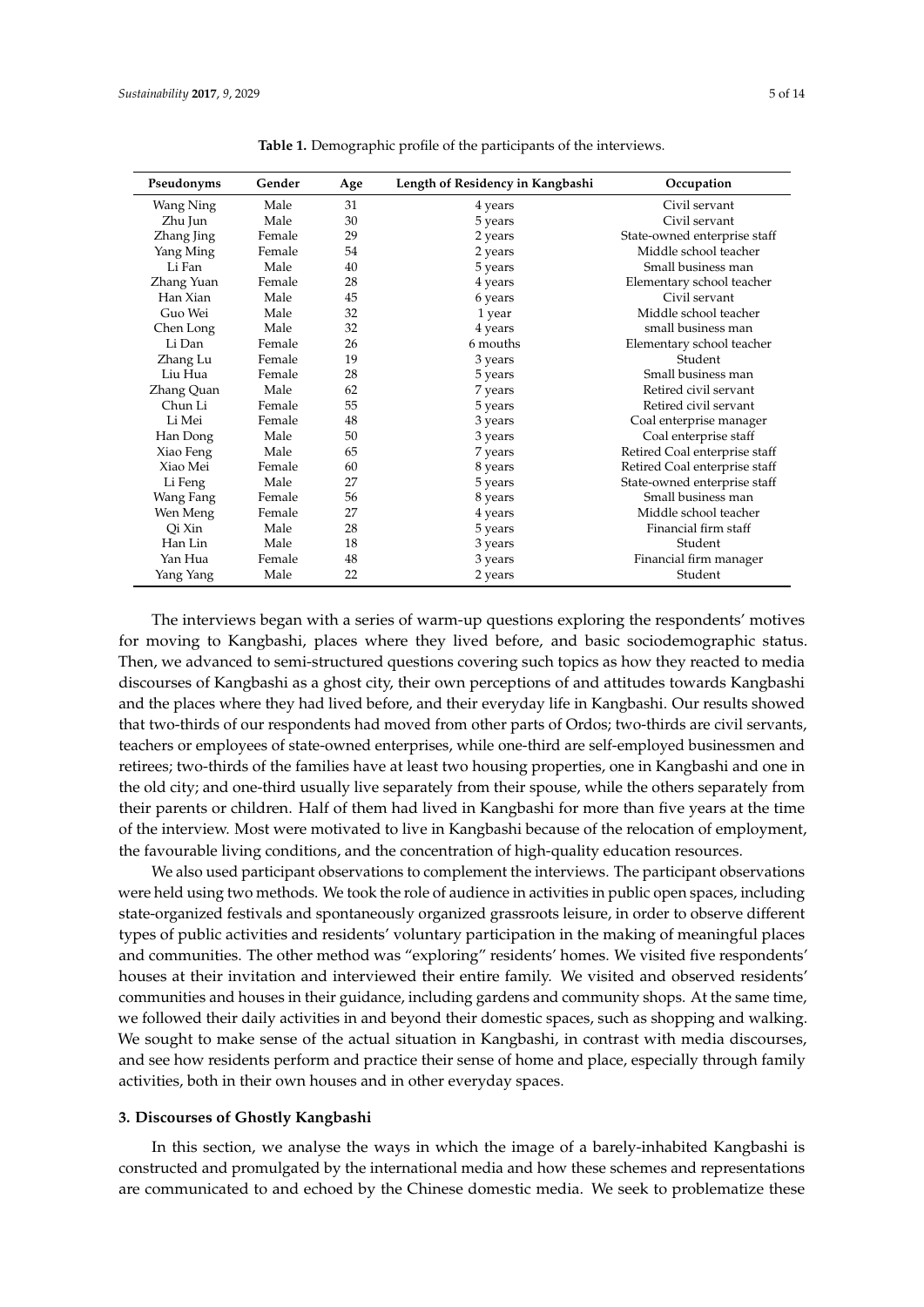representations of Ordos as a "ghost city" in two ways. First, we suggest that these media discourses are shaped by a preconceived geographical imagination and their portrayals of Kangbashi are selective and partial, at best. The development of new towns has occurred not solely in China, but has been common to capital accumulation through the development of the built environment in capitalist societies—capital produces "abstract spaces", while inhabitation by ordinary people gives spaces human meanings [\[34\]](#page-12-13). Despite this, media discourses exotify Kangbashi by mistakenly highlighting its uniqueness, with specific representational schemata that produce the widespread imagery of a "ghost city" with unhomely city experiences and landscapes. The international media are obviously disposed to depict public spaces in Kangbashi as moribund and lifeless spaces with colossal, strangely designed landscapes and empty streets devoid of urban hustle-and-bustle. BBC News, for example, wrote: "There are only two or three of us in this immense townscape. Because this is Ordos, a place that has been called the largest ghost town in China. Most of the new town buildings are empty or unfinished" [\[30\]](#page-12-9). The discursive rendering of the residential spaces of Kangbashi extends the rhetoric of a dead, silent and weird atmosphere even further: "We were the only guests there for the night ... We ended up spinning around and around city blocks, searching for a store selling water. Eventually we found some—but not without the feeling we had gone on a treasure hunt" [\[28\]](#page-12-7). Magnificent as these new cultural landscapes are, no resident goes there: "To the extent that 'the famous tourist city' attracts sightseers, they are the morbidly curious, who pilgrimage to Ordos to experience its eeriness . . . the government has built a kind of Mongolian Disneyland, a city packed with kitsch monuments that evoke the heritage and heroism of life on the steppes" [\[31\]](#page-12-10). In many media reports on Kangbashi, the argument is complemented with photographs as evidence of objective authority, often in grey, black and other dark hues. There are very few pedestrians in the photographs, with a few construction workers repeating their boring, mechanical work against the background of large, uncompleted residential blocks.

Second, we suggest that media discourses, though reflecting on the massive capitalization of urban space, neglected that the unhomely aspects of ghost towns, produced by state-enforced urbanism, and individuals' engagement in home-making are not mutually exclusive. These media discourses describe the new phenomenon of urban development in China that emerged in recent years when local officials began to expand the city space to develop new town projects and became dependent on the sale of land to developers, which led to the emergence of large-scale commercial housing clusters [\[27,](#page-12-6)[28\]](#page-12-7). Such discourses suggest that what caused the cities and society to build them was not the demand for affordable housing but a desire for multiplying economic assets [\[28\]](#page-12-7). Therefore, in media discourses, the great Chinese building boom caused China's overbuilt and underpopulated instant cities [\[31\]](#page-12-10), with unsold flats, unlet shops, and empty office blocks [\[30\]](#page-12-9). Al Jazeera described the reason as follows: "If building a road pumped up GDP, then building a whole city would really propel GDP growth to unknown heights" [\[28\]](#page-12-7). While critiquing the problems that arise from China's overinvestment in and overaccumulation of the built environment is warranted, it is a great leap to ignore the human role in negotiating rapid socio-spatial changes. People living in Kangbashi were portrayed as forced to migrate due to aggressive top-down social engineering [\[31\]](#page-12-10). Media discourses only noticed farmers who became instantly rich after selling their land, moved to Kangbashi, and then had nothing to do except gather to play cards and mah-jongg outside their new houses [\[31\]](#page-12-10). In the media discourses, the residents are negative recipients without the agency to negotiate their own living conditions. We argue that the unsustainable pattern of real estate economy does not mean that Kangbashi is a barely-inhabited ghost city that is home to comically few people. In addition to the real estate economy, the development path, dominated by the local government has also made Kangbashi a political, cultural and educational centre that attracts the middle class, such as teachers, civil servants and workers, to become its main residents. Their social, economic, and cultural capital help them easily and quickly make the city a new home. The international media discourses are not based on a nuanced excavation of the lived experiences of the actual people inhabiting Kangbashi and thus cannot grasp the vernacular practices, routines and meanings enacted by the residents. Home-making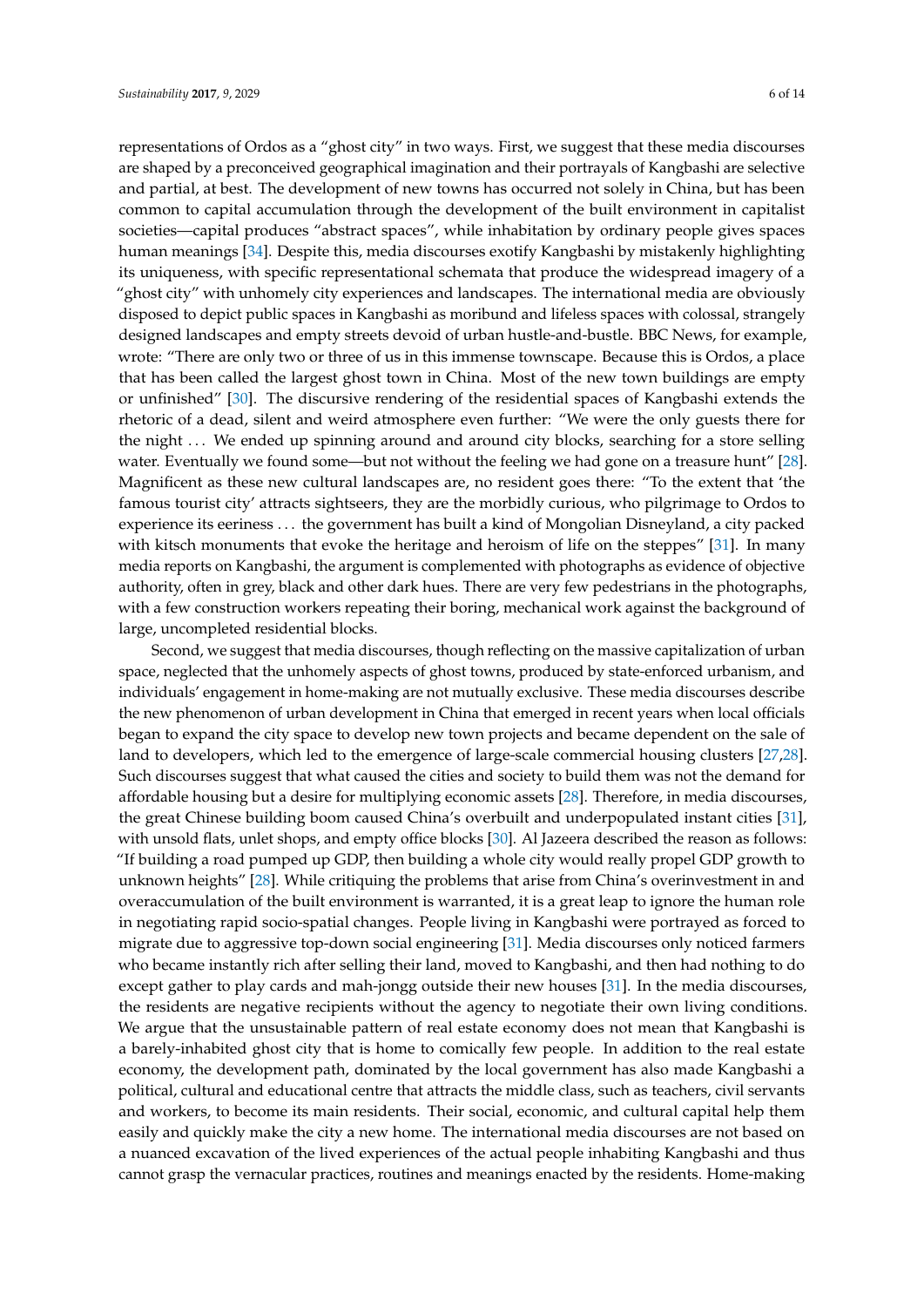is not determined linearly by the macropolitical economic structure, but is rather a bottom-up process overdetermined by political economic contexts but contingent on everyday practices [\[16\]](#page-11-15).

Although an unhomely, ghostly atmosphere is only a partial description of Kangbashi, some Chinese domestic media and other Asian media have nonetheless chosen uncritically to reproduce the ghostly place image and continue to perpetuate negative narratives of Kangbashi [\[35\]](#page-12-14). Of the 100 Chinese news reports that received the most attention, 69 mentioned Western media reports or mainly adopted those reports as bases of their own arguments. Some of these reports began with Western media coverage or simply and unsparingly translated the contents of the Western reports as their own content [\[36\]](#page-12-15). These media that questioned the local government-led urbanization [\[32\]](#page-12-11) and the economic model that relies on real estate development [\[33\]](#page-12-12) primarily paraphrased the perspectives of international media. For example, some reports are entitled "China's ghost cities that have no signs of life" [\[37\]](#page-12-16), "Does China really need so many houses? Ghost cities are desolate" [\[38\]](#page-12-17), and "The Ordos Kangbashi ghost city spectacle: to buy clothes, you have to go 20 km away" [\[39\]](#page-12-18). With this framing, the media deduce that Kangbashi has lost its vitality and potential for future development. Yet, there do exist some media reports delivering more nuanced pictures of Kangbashi, in terms of the growth of its employment base, improvement of infrastructure and the increasing occupancy rate [\[40](#page-12-19)[,41\]](#page-12-20). This is a divergence from dominant and admittedly monotone reporting of ghost towns.

## **4. Residents' Experience of Home in Kangbashi**

In this section, we will elaborate residents' agency of home-making that media reports have neglected, and how residents, through their everyday practices, maintain a delicate equilibrium between old and new homes, as persistent connections with the old city centre feed positively into the liveability of the new town. It is this everyday mobility that make residents settle down in Kangbashi. Meanwhile, by anchoring their daily lives in multiple types and scales of urban spaces, residents have gradually cultivated a sense of home in Kangbashi and destigmatize the ghost city in discursive and embodied ways to consolidate this sense of place.

#### *4.1. Connecting "New Home" and "Old Home": Home-Making through Translocal Connection*

The majority of the residents of Kangbashi migrated from other parts of Ordos in pursuit of better work opportunities or public resources; therefore, building a new home in Kangbashi is their first priority. Thus, residential communities of Kangbashi should not simply be derogated as uninhabited places, as residents' agency in home-making looms large in these newly established communities. The community infrastructure was sophisticatedly developed, community property management serviced 80% communities, and a health service centre had been built in almost every community to facilitate medical care for the residents. The residents had convenient access to daily necessities such as water, power and garbage collection. In the context of increasing mobility in modern society, home is often associated with more than one place and does not necessarily exist in a fixed location [\[21\]](#page-12-0). Instead, mobility has become central to the process of home-making [\[42\]](#page-12-21). We suggest that after moving to Kangbashi, residents generally find that connections between the new home and the former home helped facilitate their sense of home in the new environment. This connection is reflected in their mobility between the new town and the old city, and the nostalgia for the tranquil, idyllic life in the old city. In fact, the old city feeds positively into the liveability of the new town.

First, in the early stages of residence in Kangbashi, the new town served its specific purposes while also being well-connected enough for them to go swiftly back to the old town. For example, Han Dong is a senior engineer working in a large coal enterprise in Dongsheng, and his wife is the human resources manager of the same company. Before moving to Kangbashi, they lived with his son and Han's parents in a three-bedroom apartment in Dongsheng district, the old city centre 25 km from Kangbashi. It is generally acknowledged that a high-quality education for children is of great importance, so many parents prefer to buy a flat in a school catchment zone [\[43\]](#page-12-22). To consolidate the social sustainability of Kangbashi and attract more residents, the municipal government provides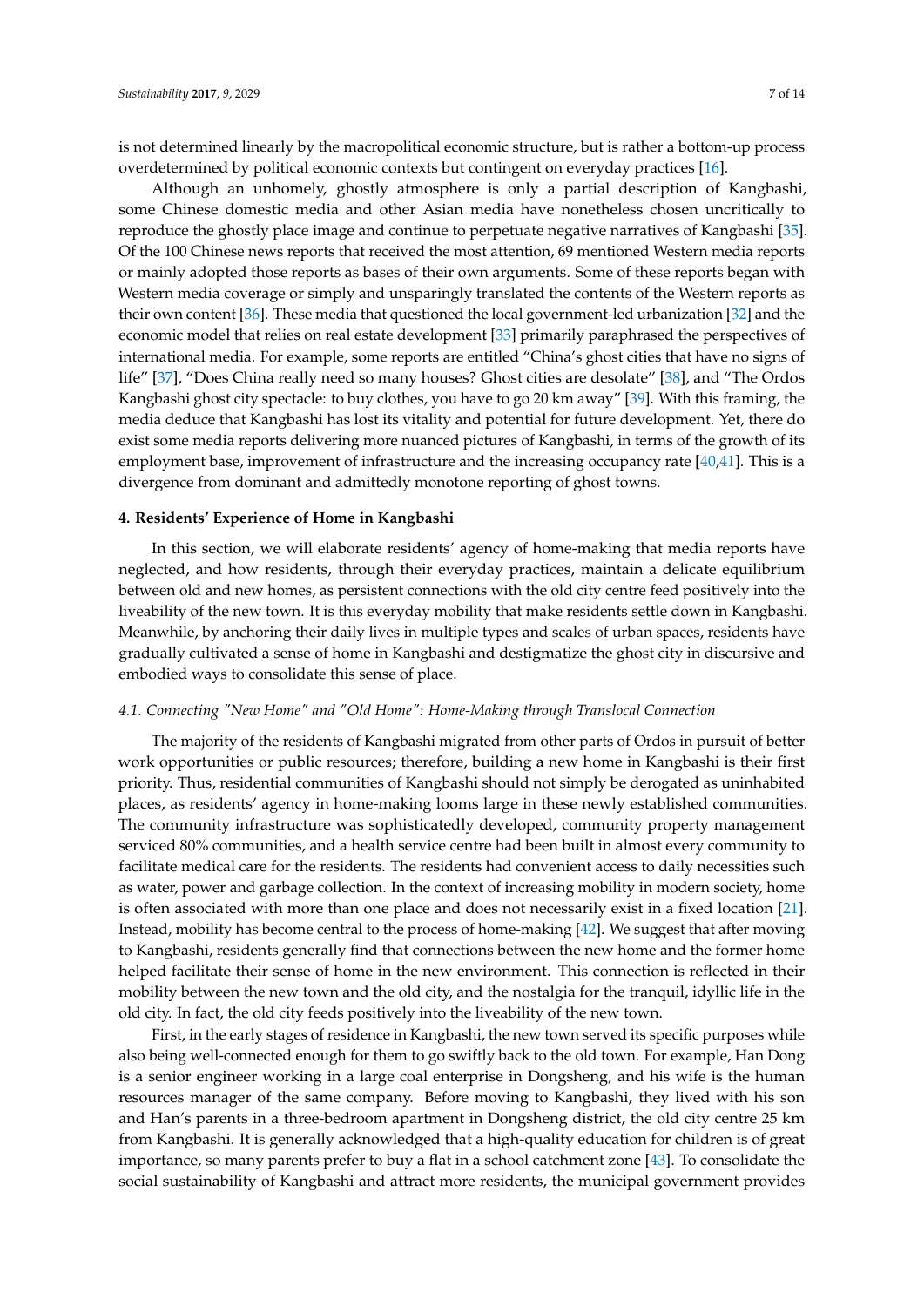residents in Kangbashi with privileged access to high-quality education. As a result, many schools, such as the municipal key middle schools and kindergartens, the Ordos Institute of Technology (the only higher education institution in Ordos), and Ordos's top-ranking high school have moved to Kangbashi. To access good educational resources, Han Dong bought a three-bedroom apartment near his son's middle school. Since then, the couple have lived with their son in their new home for the sake of his education, commuting between Kangbashi and Dongsheng from Monday to Friday and returning to their former home in Dongsheng on weekends and school vacations, where Han Dong's parents remain to take care of the family living. Han Dong describes the lifestyle of moving between two homes in his community:

*Unscrupulous media said here is a ghost city, no one lives here, because they do not understand the patterns of our lives. Take our community, for example; almost everyone here has a car. On the weekend, a third of the cars in the underground garage will be gone. These media deliberately come here on weekends to count people. How could that be?*

While this type of commuting can be understood as a way of negotiation in response to the new town's incomplete functions, it simultaneously affects the "feeling" of the place. In contrast to rural-to-urban migrants who tend to assign positive associations to old homes and negative associations to destination cities [\[44\]](#page-12-23), Kangbashi residents are mainly constituted by the urban middle class, thus presenting a very different scenario. Through regular and patterned mobility between the two homes, the two homes both became an important part of the family's life. Due to the functional difference between the two homes, the above-mentioned couple attributed different meanings to Dongsheng and Kangbashi. In the new home, they maintain the family's income stability and cultivate the family's future promises through commuting and accommodating the son's need for education. To live in Kangbashi, they gradually found that moving between two homes had become a means to negotiate the pressure in the old city. Han Dong explained that although his son had entered college in Beijing, he and his wife still live in Kangbashi every week:

*My wife and I basically go back to the home in Kangbashi every day as usual, because we want to have a good rest after work. Here (in his new home in Kangbashi), I feel very quiet and relaxed. If I suddenly receive a call from a colleague in Dongsheng who invites me to a banquet, I usually don't want to attend and reply that I have gone back to Kangbashi, and because of the distance, he won't keep pressuring me to come. But if I am in Dongsheng, they'll absolutely mind if you refuse.*

This statement show that the residents interviewed have no sense of struggle and ambivalence, but felt comfortable living in Kangbashi. This mobility enables residents to find the most comfortable lifestyle after the move, and finally settle in Kangbashi. When people continually attribute meaning to a particular place, it will transform from a simple container to a home-place associated with belonging and identity [\[45\]](#page-12-24). Home is not just a place for settlement but also carries positive emotions [\[46\]](#page-12-25). Through the family practice of translocal mobility, a clear division has emerged between the functions and meanings of two homes. The old home in Dongsheng functions to gain income and maintain the social network of relatives and friends, while the new home in Kangbashi has become a home-place to escape the pressure of work and experience tranquillity and relaxation. The bottom-up practices of residents thus find converging points with the top-down drive of the government.

Nostalgia for their former ways of life bring new opportunities to connect the old home and the new home. Kangbashi reminds some residents of the simple and comfortable experience of living in a small town or village, and the experience of living in the old home has been transplanted in creative ways to the new home. Xiao Mei, for example, lived with four family members in a two-story villa with flowerbeds on two sides. Xiao Mei was born in Dongsheng and witnessed Ordos developing from a village to a modern city. As Freeman et al. [\[47\]](#page-12-26) notes, "garden and gardening play important roles in home making". After moving to the new home in Kangbashi, Xiao Mei transformed the two flowerbeds into a garden for vegetables and fruits that provides the family with healthy food.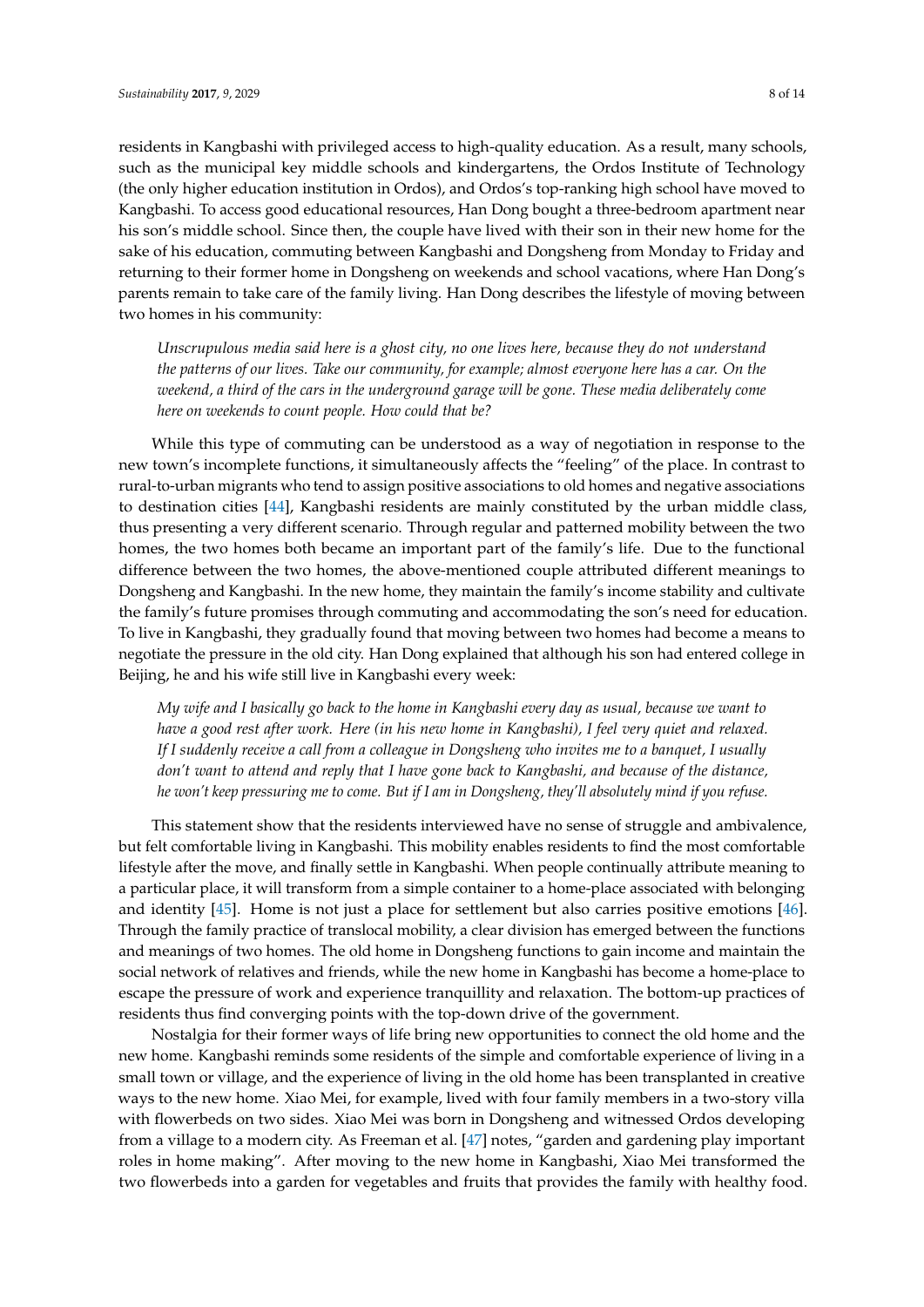After dinner, Xiao Mei and her family took a walk in their community and talked to their neighbours; often, they exchange vegetables as a token of neighbourly rapport. Xiao Mei said:

*Every day when I grow my own vegetables in Kangbashi, it always reminds me of the time living in the bungalow in Dongsheng when it was still a small village. The happiest experience at that time was to take care of the fruits and vegetables by myself. Later, because of the urban development, the bungalow was demolished, and we moved to a commercial housing building that no longer offered space for planting. After moving here, in my garden or my neighbours' garden, we meet each other almost every day to communicate life experiences about how to plant these vegetables well.*

The old home is not necessarily the space immediately before the relocation; it may be the memory and yearning for a better life from the past. Thus, gardening not only expresses residents' pursuit of closeness to nature [\[48\]](#page-13-0), but also creates an emotional connection to the place from which they originally came. This connection is not only physical but also represents the return of the spiritual ascription. The community is actually of vital energy, combining natural impulses and human inhabitation. In the daily life of residents, home-making activities not only strengthen the bond between the people and the place where they live [\[17\]](#page-11-16), but also offer opportunities for connection between their new and old homes.

### *4.2. Everyday Habitation in Kangbashi*

In this section, we continue to explore how residents in Kangbashi anchor their everyday inhabitation in positive meanings, and reproduce a sense of home by means of various practices. First, we have found that the commercial and leisure spaces of Kangbashi meet the residents' daily needs in multiple ways. There are 12 high-end hotels, four shopping centres, and 1479 outlets composed of various restaurants and bars. Residents have easy access to leisure and recreation facilities in public spaces, because 31 different parks and squares with various ornamental plants are distributed throughout the spatial fabrics of the new town. These urban facilities serve as a material basis for home-making and facilitate local residents' connection to the new environment [\[22\]](#page-12-1).

Although Kangbashi's commerce is not as atrophied as it is described in the media discourse, the commercial spaces and options of goods to purchase are relatively limited in comparison to other areas in Ordos. At present, most of Kangbashi's dining choices are concentrated in a food court that provides many types of foods and is crowded at every mealtime. Despite this, many residents are keen to explore new venues and opportunities for consumption that are not yet familiar, and constantly expand their own cognitive maps of living. In fact, everyday consumption practices do provide a channel for residents to become familiar with Kangbashi. Li Feng, a 27-year-old worker at a state-owned enterprise, explained that he was tired of eating in the food court and often felt pleasantly surprised when he found a new restaurant that offers local cuisine. He admitted that he gradually became familiar with Kangbashi through food consumption. Meanwhile, frequent interaction in community shops has become a part of daily life for the residents, and a sense of home arises from being addressed by name when entering a grocery shop [\[49\]](#page-13-1) and receiving assiduous and thoughtful service. Liu Hua, a young female resident, said that she goes every day to the shop behind her apartment, in which she converses with the shop owner, whom she calls sister Fang (Fang Jie), as a means of recreation and to anchor her intimacy with other community residents.

*We basically buy food here and are already very familiar with each other [the shop owner]. The people in this community like to come and chat with her about daily chores after work. Her store is like a community news station; what happens in the community can be known here. She's just like our sister, and she even helps me look after my daughter when I am not able to do it in some cases. I feel very relieved.*

Our fieldwork also revealed many episodes of mutual help in community stores, such as the sharing of information about job opportunities and housing and even temporarily helping familiar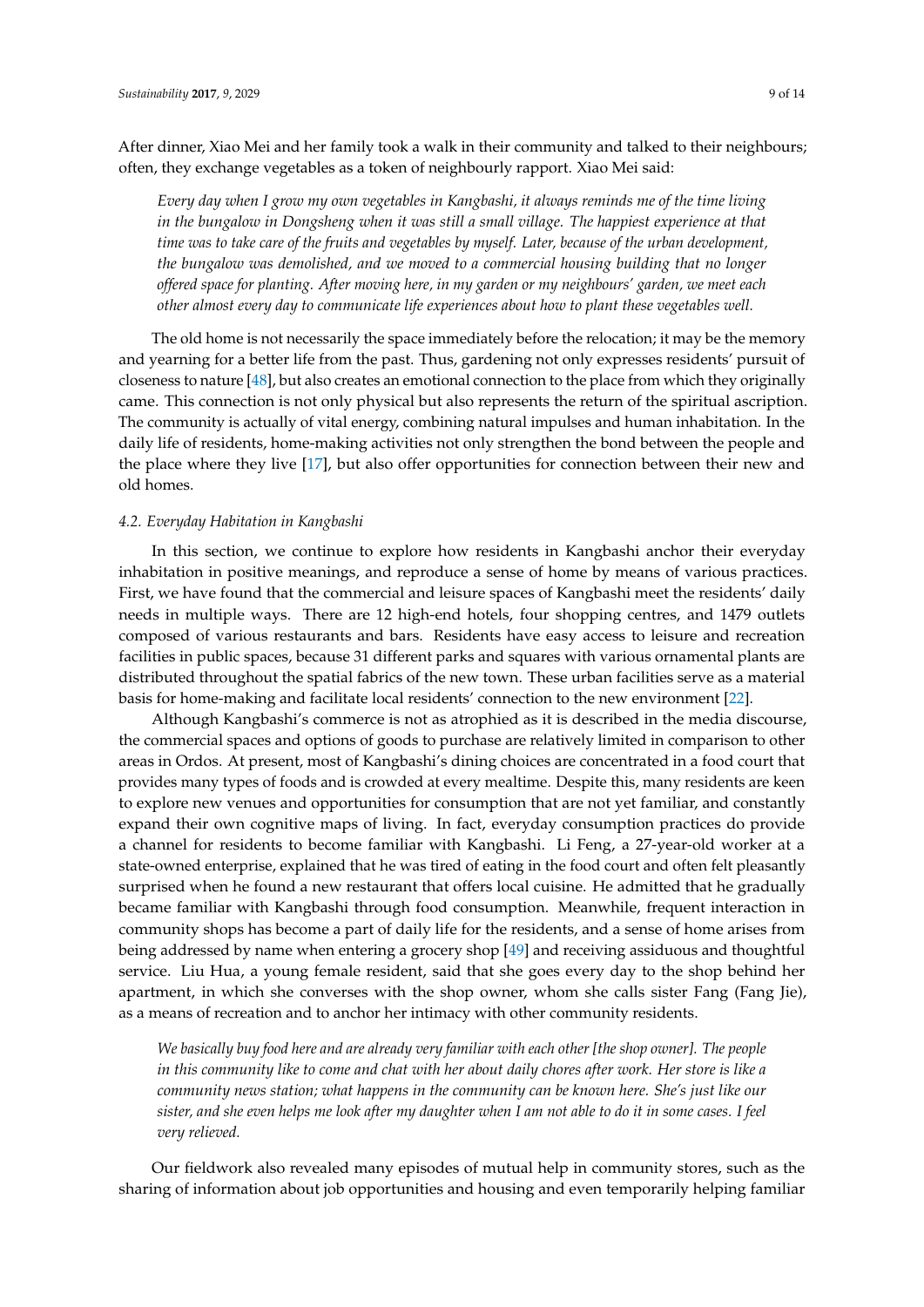customers by taking care of their children, which signals that an unwitting home-making is in process, despite limited commercial space.

Second, in contrast to the image of moribund and lifeless streets, various kinds of daily leisure activities, such as walking, dancing and singing, are vivid in Kangbashi's public space. When they first moved to Kangbashi, residents could not completely and felicitously use the facilities, and considered the urban squares and parks ostentatious landscapes. However, as they adapted to the new environment through daily leisure activities, residents gradually became familiar with these public landscapes and could accurately identify them by their names and specific locations. For example, some people said that they habitually walk along a relatively fixed route to trace the urban landscapes that they perceive as meaningful. Zhang Jing, a company employee describes her after-work leisure activities as follows:

*Almost every day, I will listen to the music while walking along the street after work. Starting from my apartment, I will go through Mulun Ulan Lake... then cross over Genghis Khan Bridge into the Prairie Art Cultural Park, sometimes go to the front of the government building after Double Horse Square, passing the green square, and then return. When I walk in the city, I feel so relaxed and I am free from any disturbance.*

This expression not only objectively depicts the residents' habitual organization of everyday life, but also shows that entertainment and leisure activities have reinforced their belonging to the city of Kangbashi as a whole. Moreover, everyday life practices have made residents familiar with every corner of the city to the extent that they can quickly identify places by their names and locations. Moreover, spontaneous singing and dancing in public spaces are also evident. They write their own songs, and many of the lyrics describe the amenities of Kangbashi, and some of them publicly celebrate residents' belonging and attachment to the city. Xiao Feng, one of the singing leaders, is fascinated with singing the praises of a happy life in Kangbashi, as exemplified by the following lyrics:

*Unexpectedly, unexpectedly, the residents laughing in the dreams; the people of Kangbashi have good fortune; we will live here for generations... Incessant streams of people and vehicles; this place is full of splendour; living here, the advantages are endless; our days are getting more and more prosperous.*

The meaning of Kangbashi as their home is embedded in a context of relaxation, security and comfort. In this sense, we can draw a picture of home as something beyond the house, but embedded in the spatial–temporal punctuations of the whole new town.

In response to "the ghost city" discourse, some residents would consciously reject this stigma, as their sense of home was questioned by outsider perspectives. One feature of home is its capacity to provide privacy and security for individuals, so people's perception of home, regardless of emotional or material definitions, is often characterized by a clear territory and boundaries that distinguish them from "others" [\[16\]](#page-11-15). As Rose suggests, the sense of home includes the idea of defining oneself in opposition to "others". People living in Kangbashi already viewed it as their home in emotional charged ways. Thus, residents will defend their home when they encounter untrue and negative comments about it. Many residents sincerely treat Kangbashi as a meaningful place in need of protection and avoid any comments that devaluate it. For example, 32-year-old Guo Wei told us of an experience that made him very angry:

*Once I travelled by train, and I heard a stranger telling two girls that if they arrived at Kangbashi, they must be careful because few people lived there. There were no people at night, and residential buildings seem to be haunted, so it was called a ghost town. After hearing that, the two girls were very scared. This made me quite angry, and I immediately exposed his lies and told them that*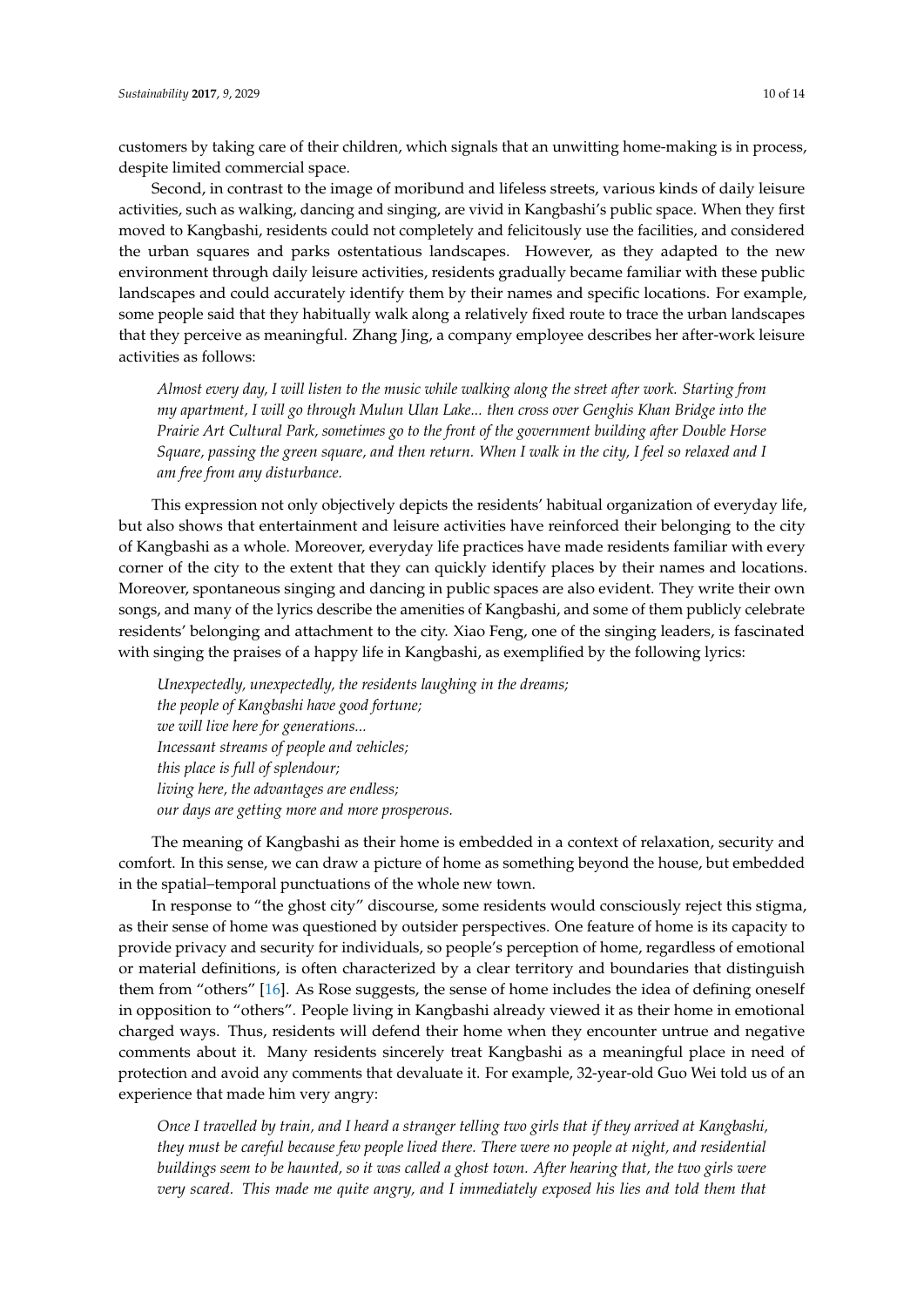# *Kangbashi is a modern city with beautiful scenery. If I see this kind of person in the new town, I will definitely drive him out.*

Therefore, the psychological boundaries of "home" are created by fending off the infringements and criticism of "others". In addition to correcting misconceptions, residents also destigmatize the "ghost city" by performing their place identity through collective dancing. Some residents engage in collective dancing in the parks where tourists tend to concentrate. For example, 55-year-old Chun Li was singing loudly and dancing confidently in a performance for tourists when we conducted our research at a public park. Subsequently, she explained:

*Aren't they curious about what a ghost city looks like and what kind of people are willing to stay here? We'll dance to show them and let them know how happy we are! The so-called empty city is actually not empty at all, and the ghost city has no ghosts.*

#### **5. Conclusions**

This article has reviewed and problematized media discourses, and examined residents' practices and experiences of Kangbashi New Town as home. In this study, we have shown that a ghost town is not an exotic phenomenon unique to Chinese urbanism in the 21st century, but comparable to the production of urban spaces in a capitalist economic system [\[50\]](#page-13-2). We must critically examine the media's assessment of the economic and social sustainability of new town development in China. The descriptions of ghost cities in media discourses cause problems of exoticising urban spaces in China, stigmatizing the lives of those living in the town, and downplaying the agency of residents. It fits a continual pattern of both domestic and international media essentially failing to take seriously anything that appears "abnormal" in China. Although there are undeniable problems like housing vacancies and development bubbles in new town development, we are sceptical of the inclination to crown the new towns with unhomely images and equating them with the label of a desolate "ghost city". The lopsided focus on the political and economic dynamics of (over)investment and municipal finance perpetuates a view of Kangbashi that erases the lived experiences of the residents. The new towns, however, are not homogeneous or unitary urban spaces, but meet residents' demands for housing conditions, environment, education, and communal life in specific ways.

This article provides a critique of comments on China's new town development which solely draws from the macro-political and economic perspective, arguing that the sustainability of the new town not only hinges on urban development patterns or the durability of the cycles of capital accumulation. More importantly, sustainability is very much about whether the people living in it can handle the new socio-spatial patterning of life, and form communities and attachments to the place. In the rapid process of China's urbanization, more attention should be paid to how residents create a home and foster a sense of belonging and identity in a new town allegedly devoid of human–place bonds and active inhabitation.

From our ethnographic work and the interviews, we identified how residents create home and foster a sense of home and place belonging when they are implicated in their everyday inhabitation of urban spaces in Kangbashi. Despite increasing population growth, Kangbashi is nevertheless an underpopulated urban region, and has not thrived to the extent that the municipal authorities once envisaged. Nevertheless, a process is now clearly underway, even in the most infamous of "ghost cities", through which the residents of new cities are (re-)constructing senses of home, and that this is strongly suggestive of the prospect that, over the medium to long term, these cities-in-waiting will undoubtedly undergo profound social changes and place-making processes. Reid and Beilin [\[17\]](#page-11-16) have argued that home represents a source of continuity. Our data reveals that continuity manifests itself most evidently in the mobility between old homes and new homes. Following Cristoforetti et al. [\[45\]](#page-12-24), we argue that everyday practices, such as consumption in community shops, gardening, and strolling in the parks, extend the sense of home beyond the private space to the surrounding public spaces and landscapes. As to residents' perceptions, Kangbashi is appreciated for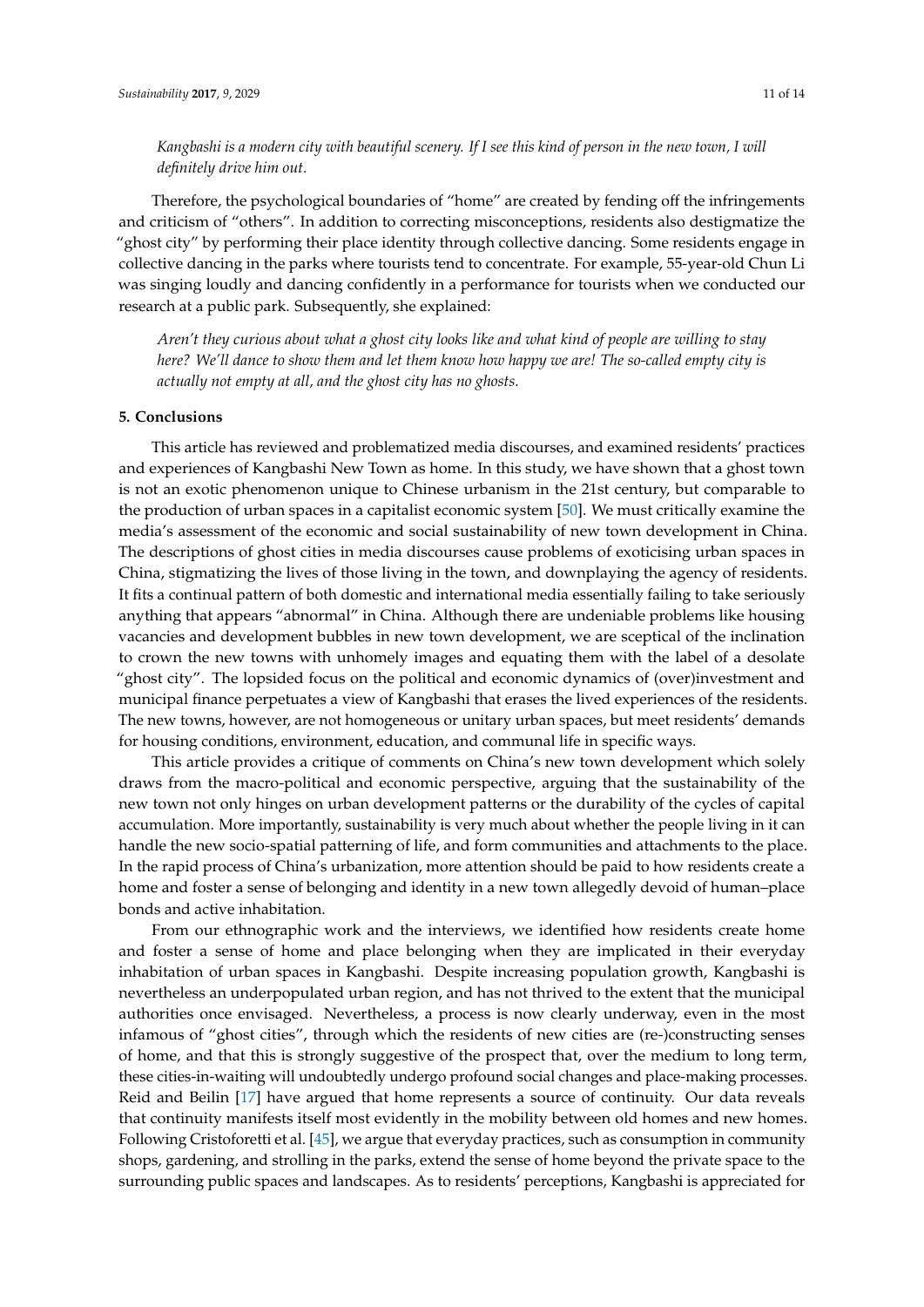being quiet, spacious, distant, slow-paced, reminiscent of simpler "rural" life, and amenable to ad hoc social interaction. Above all, residents are not passive recipients of the built environment and media discourses, but capable of manipulating local resources and practices to construct their own sense of home, through mundane and embodied practices.

**Acknowledgments:** This work was supported by a Key Project of the National Natural Science Foundation of China (NSFC Grant No. 41630635).

**Author Contributions:** Duo Yin wrote the major parts of the paper, collected the data, and undertook analyses. Junxi Qian refined the arguments of the paper and edited the language and grammar. Hong Zhu contributed to designing the conceptual framework and methodology of the article.

**Conflicts of Interest:** The authors declare no conflict of interest.

#### **References**

- <span id="page-11-0"></span>1. Woodworth, M.D.; Wallace, J.L. Seeing ghosts: Parsing China's "ghost city" controversy. *Urban Geogr.* **2017**, *38*, 1–12. [\[CrossRef\]](http://dx.doi.org/10.1080/02723638.2017.1288009)
- <span id="page-11-1"></span>2. Sorace, C.; Hurst, W. China's phantom urbanisation and the pathology of ghost cities. *J. Contemp. Asia* **2016**, *46*, 304–322. [\[CrossRef\]](http://dx.doi.org/10.1080/00472336.2015.1115532)
- <span id="page-11-2"></span>3. He, G.; Mol, A.P.; Lu, Y. Wasted cities in urbanizing China. *Environ. Dev.* **2016**, *18*, 2–13. [\[CrossRef\]](http://dx.doi.org/10.1016/j.envdev.2015.12.003)
- <span id="page-11-3"></span>4. Shepard, W. *Ghost Cities of China: The Story of Cities without People in the World's Most Populated Country*; Zed Books: London, UK, 2015.
- <span id="page-11-4"></span>5. Jin, X.; Long, Y.; Sun, W.; Lu, Y.; Yang, X.; Tang, J. Evaluating cities' vitality and identifying ghost cities in China with emerging geographical data. *Cities* **2017**, *63*, 98–109. [\[CrossRef\]](http://dx.doi.org/10.1016/j.cities.2017.01.002)
- <span id="page-11-5"></span>6. Long, Y. Redefining Chinese city system with emerging new data. *Appl. Geogr.* **2016**, *75*, 36–48. [\[CrossRef\]](http://dx.doi.org/10.1016/j.apgeog.2016.08.002)
- <span id="page-11-6"></span>7. Chen, X.; Wang, L.; Kundu, R. Localizing the production of global cities: A comparison of new town developments around Shanghai and Kolkata. *City Community* **2009**, *8*, 433–465. [\[CrossRef\]](http://dx.doi.org/10.1111/j.1540-6040.2009.01301.x)
- <span id="page-11-7"></span>8. Wang, L.; Kundu, R.; Chen, X. Building for what and whom? New town development as planned suburbanization in China and India. *Suburb. Glob. Soc.* **2010**, *10*, 319–345. [\[CrossRef\]](http://dx.doi.org/10.1108/S1047-0042(2010)0000010016)
- <span id="page-11-8"></span>9. Chi, G.; Liu, Y.; Wu, Z.; Wu, H. Ghost cities analysis based on positioning data in China. *arXiv*, 2015. Available online: [https://arxiv.org/abs/1510.08505\(](https://arxiv.org/abs/1510.08505)accessed on 4 November 2017).
- <span id="page-11-9"></span>10. Xiao, L.; Qiu, Q.; Gao, L. Chinese Housing reform and social sustainability: Evidence from post-reform home ownership. *Sustainability* **2016**, *10*, 1053. [\[CrossRef\]](http://dx.doi.org/10.3390/su8101053)
- <span id="page-11-10"></span>11. Brickell, K. 'Mapping' and 'doing' critical geographies of home. *Prog. Hum. Geogr.* **2011**, *36*, 225–244. [\[CrossRef\]](http://dx.doi.org/10.1177/0309132511418708)
- <span id="page-11-11"></span>12. Nowicka, M. Mobile locations: Construction of home in a group of mobile transnational professionals. *Glob. Netw.* **2007**, *7*, 69–86. [\[CrossRef\]](http://dx.doi.org/10.1111/j.1471-0374.2006.00157.x)
- <span id="page-11-12"></span>13. Suda, K. A room of one's own: Highly educated migrants' strategies for creating a home in Guangzhou. *Popul. Space Place* **2016**, *22*, 146–157. [\[CrossRef\]](http://dx.doi.org/10.1002/psp.1898)
- <span id="page-11-13"></span>14. Elizabeth, S.; Pantzar, M.; Watson, M. *The Dynamics of Social Practice: Everyday Life and How it Changes*; SAGE: London, UK, 2012.
- <span id="page-11-14"></span>15. Reckwitz, A. Toward a theory of social practices: A development in culturalist theorizing. *Eur. J. Soc. Theory* **2002**, *5*, 243–263. [\[CrossRef\]](http://dx.doi.org/10.1177/13684310222225432)
- <span id="page-11-15"></span>16. Blunt, A.; Dowling, R. *Home*; Routledge: Abingdon, UK, 2006.
- <span id="page-11-16"></span>17. Reid, K.; Beilin, R. Making the landscape "home": Narratives of bushfire and place in Australia. *Geoforum* **2015**, *58*, 95–103. [\[CrossRef\]](http://dx.doi.org/10.1016/j.geoforum.2014.10.005)
- <span id="page-11-17"></span>18. Meijering, L.; Lager, D. Home-making of older Antillean migrants in the Netherlands. *Ageing Soc.* **2014**, *34*, 859–875. [\[CrossRef\]](http://dx.doi.org/10.1017/S0144686X12001377) [\[PubMed\]](http://www.ncbi.nlm.nih.gov/pubmed/24707068)
- <span id="page-11-18"></span>19. Massey, D. A place called home? *New Form.* **1992**, *17*, 3–15.
- <span id="page-11-19"></span>20. Kochan, D. Home is where I lay down my hat? The complexities and functions of home for internal migrants in contemporary China. *Geoforum* **2016**, *71*, 21–32. [\[CrossRef\]](http://dx.doi.org/10.1016/j.geoforum.2016.02.021)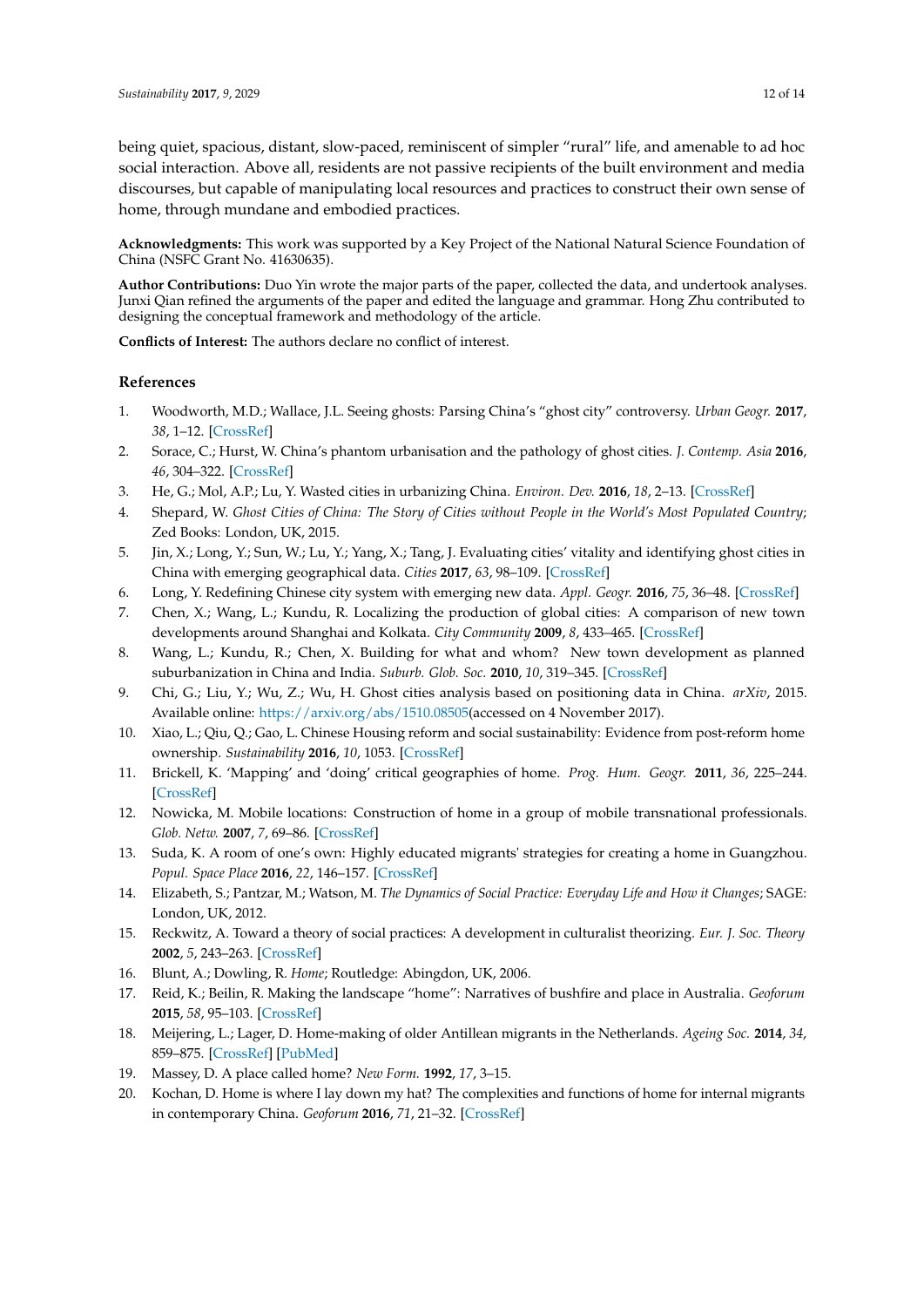- <span id="page-12-0"></span>21. Ralph, D.; Staeheli, L.A. Home and migration: Mobilities, belongings and identities. *Geogr. Compass* **2011**, *5*, 517–530. [\[CrossRef\]](http://dx.doi.org/10.1111/j.1749-8198.2011.00434.x)
- <span id="page-12-1"></span>22. Lucas, S.; Purkayastha, B. "Where is home?" Here and there: Transnational experiences of home among Canadian migrants in the United States. *GeoJournal* **2007**, *68*, 243–251. [\[CrossRef\]](http://dx.doi.org/10.1007/s10708-007-9073-0)
- <span id="page-12-2"></span>23. Boccagni, P. What's in a (migrant) house? Changing domestic spaces, the negotiation of belonging and home-making in ecuadorian migration. *Hous. Theory Soc.* **2014**, *31*, 277–293. [\[CrossRef\]](http://dx.doi.org/10.1080/14036096.2013.867280)
- <span id="page-12-3"></span>24. Woodworth, M.D. Ordos municipality: A market-era resource boomtown. *Cities* **2015**, *43*, 115–132. [\[CrossRef\]](http://dx.doi.org/10.1016/j.cities.2014.11.017)
- <span id="page-12-4"></span>25. Woodworth, M.D. Frontier boomtown urbanism in Ordos, Inner Mongolia autonomous region. *Cross Curr.* **2012**, *1*, 74–101. [\[CrossRef\]](http://dx.doi.org/10.1353/ach.2012.0009)
- <span id="page-12-5"></span>26. Harvey, D.; Braun, B. *Justice, Nature and the Geography of Difference*; Blackwell: Oxford, UK, 1996.
- <span id="page-12-6"></span>27. China's Empty City. Available online: [http://www.aljazeera.com/news/asia-pacific/2009/11/](http://www.aljazeera.com/news/asia-pacific/2009/11/2009111061722672521.html) [2009111061722672521.html](http://www.aljazeera.com/news/asia-pacific/2009/11/2009111061722672521.html) (accessed on 24 June 2017).
- <span id="page-12-7"></span>28. Ordos: Boom Town to Ghost Town. Available online: [http://www.aljazeera.com/blogs/asia/2011/09/](http://www.aljazeera.com/blogs/asia/2011/09/70656.html) [70656.html](http://www.aljazeera.com/blogs/asia/2011/09/70656.html) (accessed on 24 June 2017).
- <span id="page-12-8"></span>29. Ordos, China: A Modern Ghost Town. Available online: [http://content.time.com/time/photogallery/0,](http://content.time.com/time/photogallery/0,29307,1975397_2094492,00.html) [29307,1975397\\_2094492,00.html](http://content.time.com/time/photogallery/0,29307,1975397_2094492,00.html) (accessed on 24 June 2017).
- <span id="page-12-9"></span>30. Ordos: The Biggest Ghost Town in China. Available online: <http://www.economist.com/node/18775303> (accessed on 24 June 2017).
- <span id="page-12-10"></span>31. The Colossal Strangeness of Chinas Most Excellent Tourist City. Available online: [https://www.nytimes.](https://www.nytimes.com/2015/03/06/t-magazine/ordos-china-tourist-city.html) [com/2015/03/06/t-magazine/ordos-china-tourist-city.html](https://www.nytimes.com/2015/03/06/t-magazine/ordos-china-tourist-city.html) (accessed on 24 June 2017).
- <span id="page-12-11"></span>32. How the Ghost Town Was Tempered. Available online: [https://cn.nikkei.com/china/ceconomy/6312-](https://cn.nikkei.com/china/ceconomy/6312-20130820.html) [20130820.html](https://cn.nikkei.com/china/ceconomy/6312-20130820.html) (accessed on 4 September 2017).
- <span id="page-12-12"></span>33. China Real Estate Bubble Is Over? Available online: [https://cn.nikkei.com/china/ceconomy/9565-20140612.](https://cn.nikkei.com/china/ceconomy/9565-20140612.html) [html](https://cn.nikkei.com/china/ceconomy/9565-20140612.html) (accessed on 4 September 2017).
- <span id="page-12-13"></span>34. Harvey, D. *Spaces of Capital: Towards a Critical Geography*; Routledge: New York, NY, USA, 2001.
- <span id="page-12-14"></span>35. Pain, R. Globalized fear? Towards an emotional geopolitics. *Prog. Hum. Geogr.* **2009**, *33*, 466–486. [\[CrossRef\]](http://dx.doi.org/10.1177/0309132508104994)
- <span id="page-12-15"></span>36. Double Crisis under the Mirage of Erdos Ghost Town. Available online: [http://finance.people.com.cn/n/](http://finance.people.com.cn/n/2013/0901/c1004-22763641-2.html) [2013/0901/c1004-22763641-2.html](http://finance.people.com.cn/n/2013/0901/c1004-22763641-2.html) (accessed on 24 June 2017).
- <span id="page-12-16"></span>37. China's Ghost Cities That Have No Signs of Life. Available online: [http://society.nen.com.cn/society/396/](http://society.nen.com.cn/society/396/3474896.shtml) [3474896.shtml](http://society.nen.com.cn/society/396/3474896.shtml) (accessed on 24 June 2017).
- <span id="page-12-17"></span>38. Does China Really Need So Many Houses? Ghost Cities Are Desolate. Available online: [http://www.sohu.](http://www.sohu.com/a/75452189_268229) [com/a/75452189\\_268229](http://www.sohu.com/a/75452189_268229) (accessed on 24 June 2017).
- <span id="page-12-18"></span>39. The Ordos Kangbashi Ghost City Spectacle: To Buy Clothes You Have to Go 20 km. Available online: <http://www.dfdaily.com/html/33/2011/3/1/574117.shtml> (accessed on 24 June 2017).
- <span id="page-12-19"></span>40. Erdos: Three Pillar Industries Gradually Formed. "Ghost town" Is False. Available online: [http://news.](http://news.southcn.com/z/2013-09/13/content_79118344.htm) [southcn.com/z/2013-09/13/content\\_79118344.htm](http://news.southcn.com/z/2013-09/13/content_79118344.htm) (accessed on 4 September 2017).
- <span id="page-12-20"></span>41. Inner Mongolia Ordos: "Ghost Town" Kangbashi Is a Flourishing Place. Available online: [http://news.21cn.](http://news.21cn.com/caiji/roll1/a/2017/0701/11/32437577.shtml) [com/caiji/roll1/a/2017/0701/11/32437577.shtml](http://news.21cn.com/caiji/roll1/a/2017/0701/11/32437577.shtml) (accessed on 4 September 2017).
- <span id="page-12-21"></span>42. Liu, C. Food practices, gendered intimacy and family life in contemporary Guangzhou. *Gend. Place Cult.* **2017**, *24*, 97–107. [\[CrossRef\]](http://dx.doi.org/10.1080/0966369X.2016.1263604)
- <span id="page-12-22"></span>43. Wu, Q.; Zhang, X.; Waley, P. Jiaoyufication: When gentrification goes to school in the Chinese inner city. *Urban Stud.* **2016**, *53*, 3510–3526. [\[CrossRef\]](http://dx.doi.org/10.1177/0042098015613234)
- <span id="page-12-23"></span>44. Kochan, D. (Re) placing migrants' mobility: A multi-method approach to integrating space and mobility in the study of migration. *Migr. Stud.* **2016**, *2*, 215–237. [\[CrossRef\]](http://dx.doi.org/10.1093/migration/mnw003)
- <span id="page-12-24"></span>45. Cristoforetti, A.; Gennai, F.; Rodeschini, G. Home sweet home: The emotional construction of places. *J. Aging Stud.* **2011**, *25*, 225–232. [\[CrossRef\]](http://dx.doi.org/10.1016/j.jaging.2011.03.006)
- <span id="page-12-25"></span>46. Feng, D.; Breitung, W.; Zhu, H. Creating and defending concepts of home in suburban Guangzhou. *Eurasian Geogr. Econ.* **2014**, *55*, 381–403. [\[CrossRef\]](http://dx.doi.org/10.1080/15387216.2015.1016543)
- <span id="page-12-26"></span>47. Freeman, C.; Dickinson, K.J.M.; Porter, S.; van Heezik, Y. "My garden is an expression of me": Exploring householders' relationships with their gardens. *J. Environ. Psychol.* **2012**, *32*, 135–143. [\[CrossRef\]](http://dx.doi.org/10.1016/j.jenvp.2012.01.005)